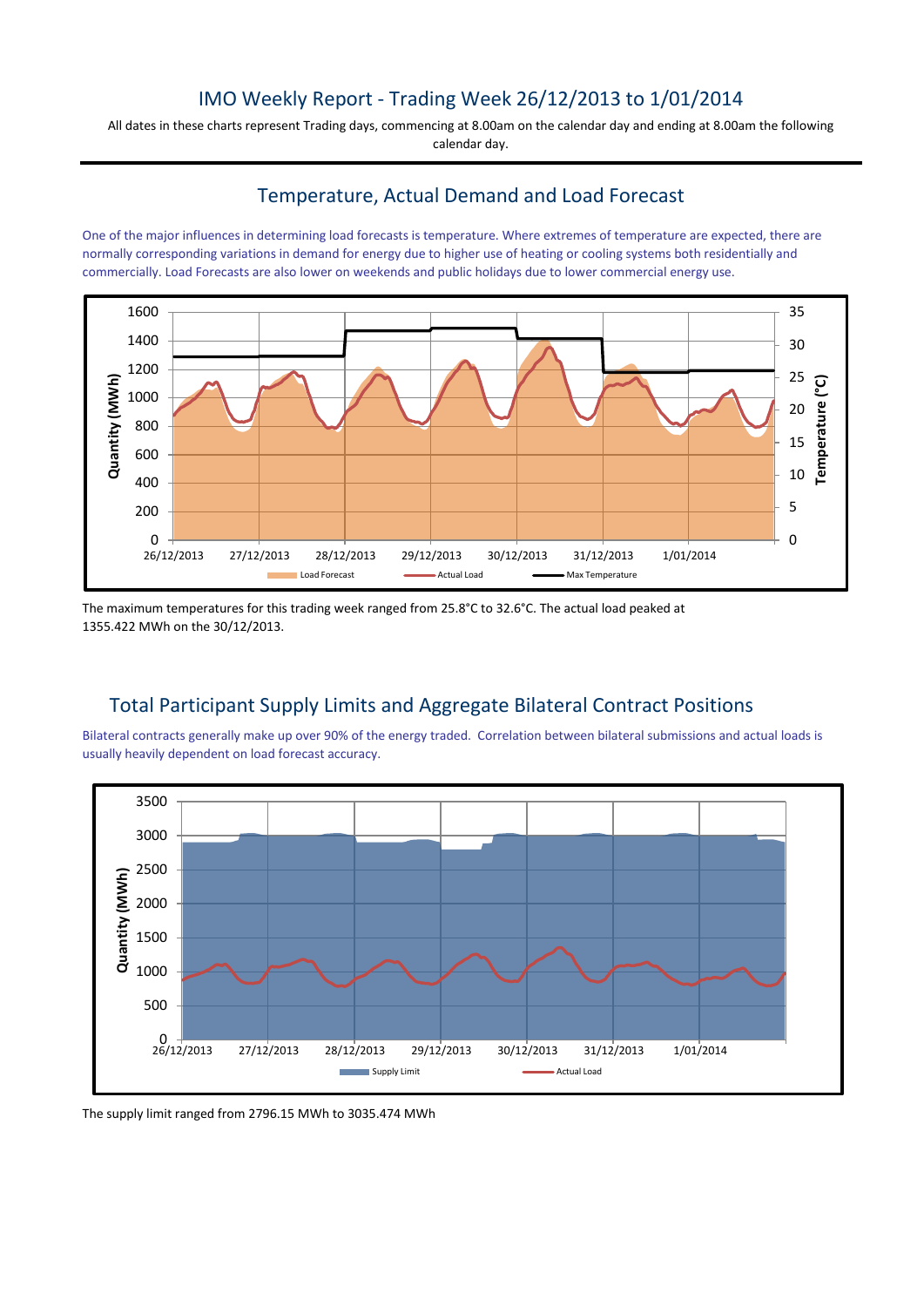#### Net Balancing Market Trades

Bilateral contracts and STEM trading are generally based on the forecast energy requirements of Participants. When the forecast requirements are higher or lower than the actual requirements for a day, this Market energy must be bought and sold in the balancing mechanism. This graph shows the estimated net balancing trades.



The majority of the balancing activity this week occurred within Balancing Supply. The maximum balancing demand for the week reached 100.587 MWh on the 31/12/2013. The maximum balancing supply for the week reached -235.448 MWh on the 30/12/2012.

# Total Traded Energy

This chart represents a comparison between the total net energy that is traded in Bilateral Contracts, the STEM and the balancing mechanism. Balancing Supply represents cases in which the total contract position is greater than the demand and customers must supply energy back to balancing. Balancing Demand represents cases in which the total contract position is less than the demand and customers must purchase energy from balancing.



Total balancing supply equalled -15619.406 MWh whereas total balancing demand equalled 3694.765 MWh. The Total STEM Traded quantity was 26900.642 MWh, with the STEM Clearing Quantity ranging between 13.202 MWh and 234.732 MWh.